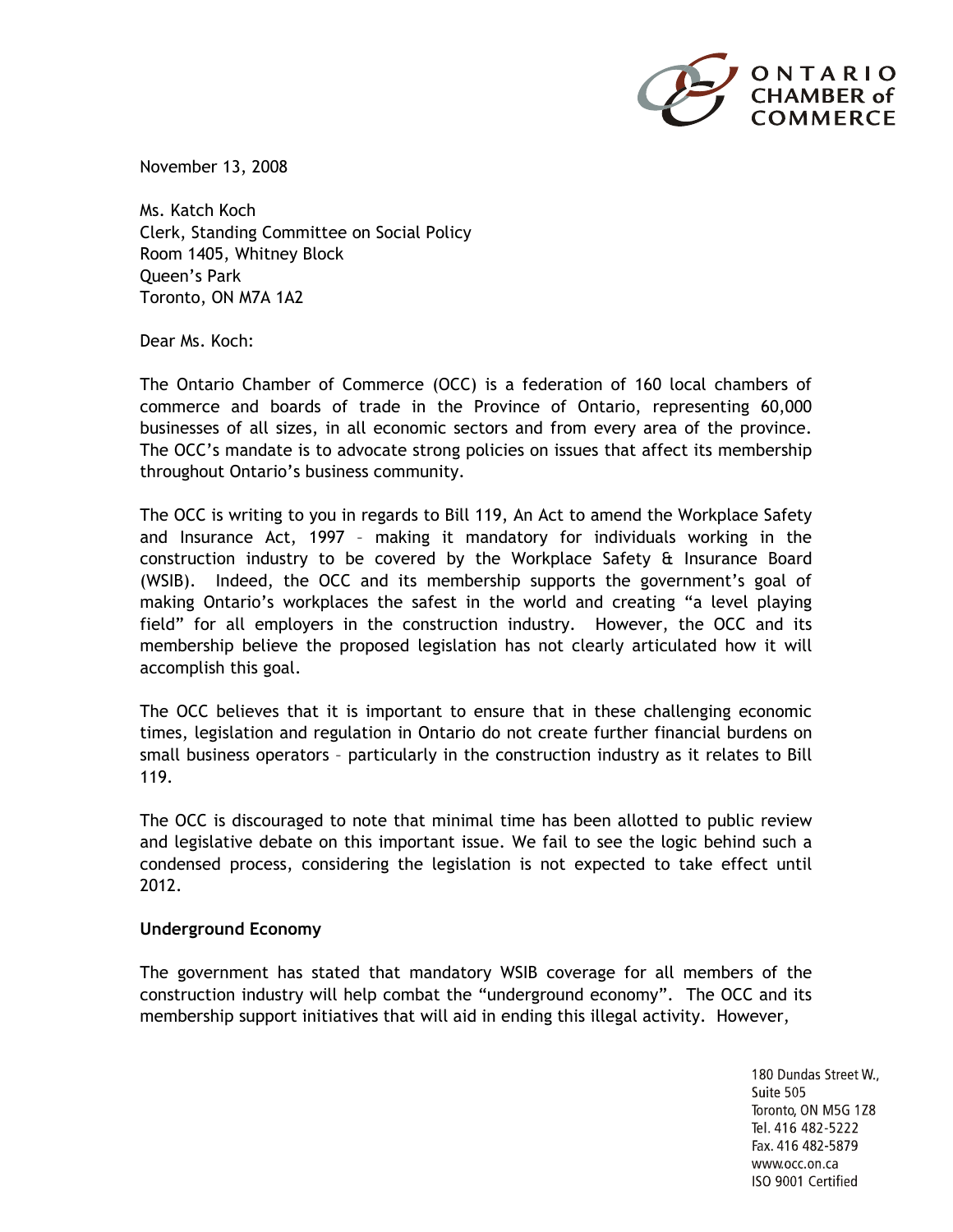the OCC questions whether requiring all individuals to pay WSIB insurance premiums will accomplish such an objective. The current system requires an independent operator to register with WSIB and take an organization test to determine whether or not a contractor is considered an independent operator. Therefore, those being impacted by this legislation are already clearly playing by the rules. The OCC questions whether this enforcement may in fact actually deter some independent operators from registering as they will now be forced to pay insurance premiums they may not be able to afford, therefore, unintentionally creating a larger underground economy. On the contrary, the OCC also questions how this proposed legislation will provide those already working in the "underground economy" the incentive to register with WSIB. The OCC and its membership believe that the government, in conjunction with WSIB should further investigate this proposal and explore other avenues to assist in combating the underground economy in the construction sector.

## **WSIB mandatory insurance**

Currently, there are many small employers in the construction industry who do not carry WSIB insurance but hold insurance through private companies for themselves and their employees. Bill 119 proposes that all workers in the construction sector be insured by WSIB and that private insurance will no longer be permitted as coverage. As a result, employers who are currently paying for insurance through a private sector company will be forced to cancel these policies and alternatively pay WSIB insurance premiums. This will not only cause private insurers to lose business but also places them in an unfair disadvantage towards a system that favours a legislated monopoly.

The OCC and its membership do not support a legislated monopoly for the WSIB on workplace insurance and believe it is not the only or even the best answer for enhancing workplace safety and protecting workers' income. The OCC and its membership strongly support competition in the marketplace and the ability of employers to choose from a wide range of options to achieve these results. If the WSIB model truly represents the best coverage at the lowest price, employers will choose WSIB coverage over others. Competition, flexibility and choice are the hallmarks of a good system.

## **Economic implications**

The OCC and its membership are pleased the government has proposed to exempt individuals who exclusively perform home renovation work for those who are retained directly by the occupant. However, we are extremely concerned with the financial burden this proposed legislation may unintentionally cause those small independent operators who are not classified under this exemption. At a time when Ontario's economy is in turmoil any added expense can, without a doubt, impact an employer's ability to continue to operate. The OCC recommends that further study be undertaken to determine how much this proposed legislation will cost employers to ensure there will be no financial hardship incurred by small business operators.